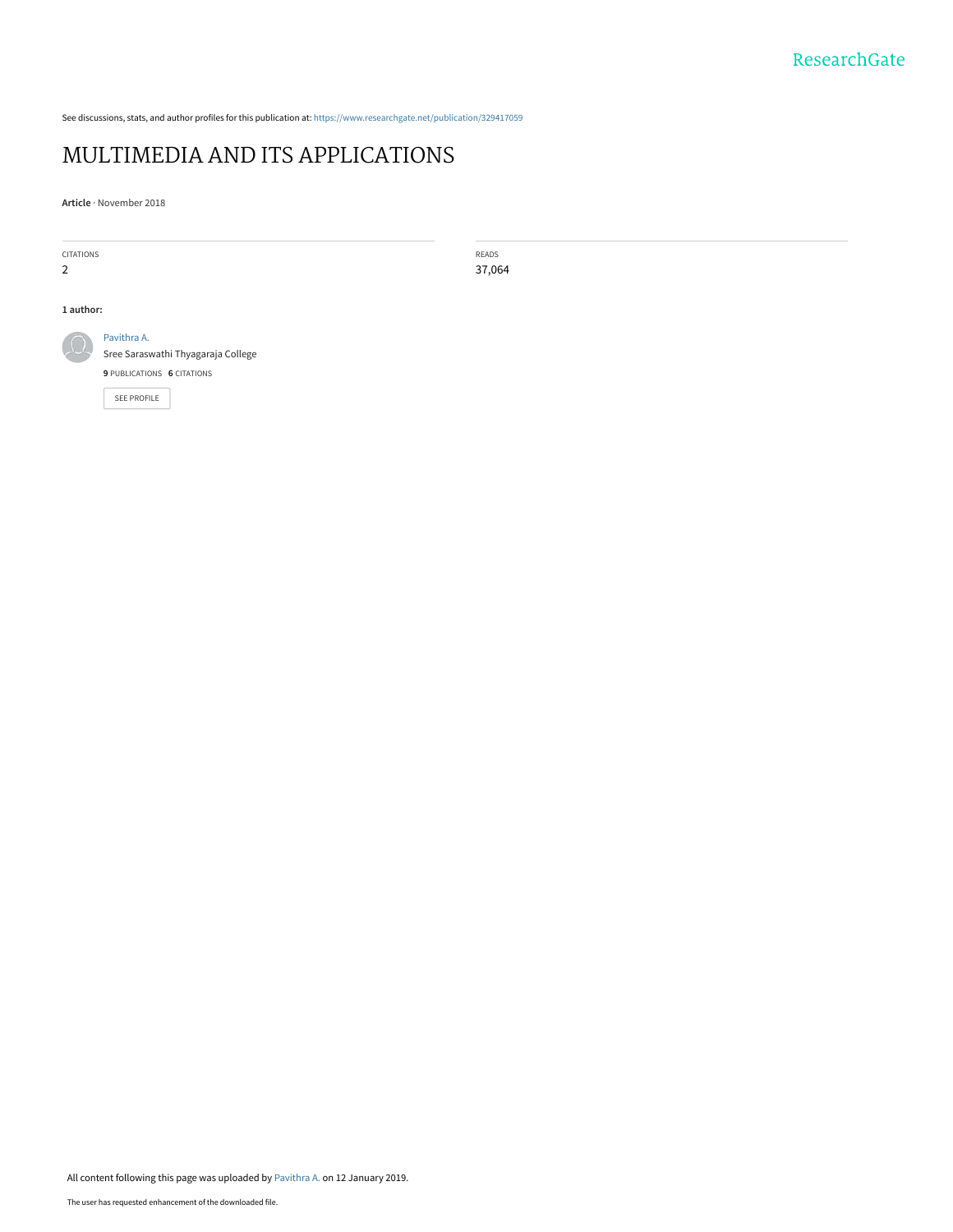# MULTIMEDIA AND ITS APPLICATIONS

**\_\_\_\_\_\_\_\_\_\_\_\_\_\_\_\_\_\_\_\_\_\_\_\_\_\_\_\_\_\_\_\_\_\_\_\_\_\_\_\_\_\_\_\_\_\_\_\_\_\_\_\_\_\_\_\_\_\_\_\_\_\_\_\_\_\_\_\_\_\_\_\_\_\_\_\_\_\_\_\_\_\_\_\_\_\_\_\_\_\_ Mrs.A.Pavithra<sup>1</sup> , Mr.M.Aathilingam<sup>2</sup> , Mr.S.Murukanantha Prakash<sup>3</sup>**

<sup>1</sup>Assistant Professor,<sup>2</sup>Student,<sup>3</sup>Student, Department of UG Computer Science,SreeSaraswathiThyagaraja College, Pollachi, India

*ABSTRACT:Multimedia is the field concerned with the computer controlled integration of text, graphics, drawings, still and moving images (Video), animation, audio, and any other media where every type of information can be signified, stored, communicated and handled digitally. Multimedia can be recorded and played, displayed, interacted with or accessed by information satisfied processing devices, such as high-tech and automated devices, but can also be part of a live presentation. Multimedia devices are electronic media strategies used to store and involvement multimedia content. Multimedia is notable from diverse media in fine art; for model, by containing audio it has a broader scope. In the early years of multimedia the term "rich media" was identical with collaborating multimedia, and "hypermedia" was an application of multimedia. In this paper we discussed about the different elements of multimedia along with its applications, features, advantages and disadvantages so on.*

*Keywords: Audio, Video, Animation, Text, graphics, Motion Video*

### **1. INTRODUCTION**

Multimedia has developed an unavoidable fragment of any performance. It has originate a diversity of presentations right from entertaining to education. The development of internet has also enlarged the request for multimedia content. Multimedia is the media that uses numerous forms of information contented and information processing (e.g. text, audio, graphics, animation, and video interactivity) to inform or entertain the user. Multimedia also mentions to the use of electronic media to store and knowledge multimedia content. Multimedia is alike to traditional varied media in fine art, but with a broader opportunity. The term "rich media" is equal for interactive multimedia.

# **Multimedia elements**

- Text
- Graphics
- Audio
- Video
- Animation
- Interactivity

Multimedia may be generally separated into linear and nonlinear groups. Direct active content developments without any navigation control for the watcher such as a cinema presentation. Non-linear content suggestions user interactivity to control progress as used with a computer game or used in self-paced computer created exercise. Non-linear content is also known as hypermedia content. Multimedia presentations can be live or noted. A recorded presentation may permit interactivity via a steering system. A live multimedia presentation may allow interactivity via interaction with the presenter or performer.

# **2. ELEMENTS OF MULTIMEDIA**

### **2.1. Text**

Whether or not they have used a computer, most people are familiar with text. Text is the foundation for word processing programs and is still the fundamental information used in many multimedia programs. In fact, many multimedia applications are based on the conversion of a book to a computerized form. This change gives the user instant access to the text and lets him or her display pop-up windows, which give meanings of certain words. Multimedia applications also enable the user to instantly display information related to a certain topic that is being viewed. Most powerfully, the computerized form of a book allows the user to look up information quickly (without referring to the index or table of contents).The Windows operating environment gives the user an almost infinite range of expressing text. As a multimedia programmer, you can choose what font to display text in, how big (or small) it should be, and what color it should be displayed in .By displaying text in more than one format ,the message a multimedia application is trying to portray can be made more understandable. One type of application, which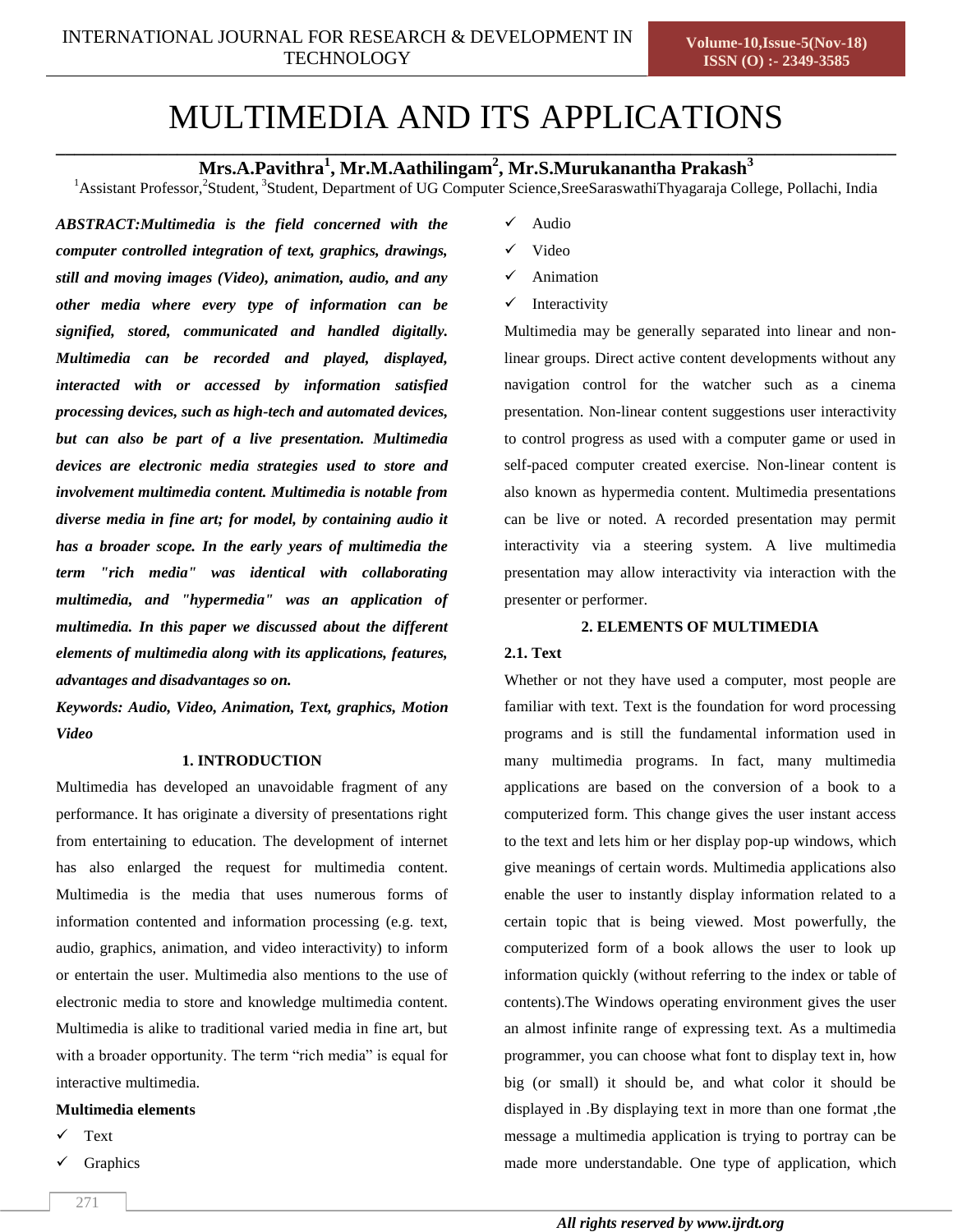many people use every day, is the Windows Help Engine. This application is a text-based information viewer that makes accessing information related to a certain topic easy.

# **2.2 Audio Sound:**

The combination of audio sound into a multimedia application can offer the user with information not likely finished any other technique of announcement .Some types of information can't be taken efficiently without using sound. It is closely impossible, for instance, to provide a precise word-based explanation of the bear of a heart or the sound of the ocean. Audio sound can also strengthen the users considerate of information obtainable in another type of media. For example, a description might define what is being seen in an animation clip. This can enhance the understanding of what the application is all about and lead to better comprehension. Experts in learning have found that presenting information using more than one sense aids in later retaining of the information. Most importantly, it can also make the information more interesting to the user. Audio sound is available in several different formats. Today, maybe the greatest collective type of audio is red book audio. This is the normal prerequisite used to mention to customer audio compacted discs. It is an worldwide standard and is formally recognized as IEC 908.This description is called red book audio meanwhile of the color of the cover of the publication that defines its formats. Red book audio sound can also be used in multimedia applications, and it forms the basis of the highest quality sound available. Another audio sound format is the Windows wave file, which can be played only on PCs running the Windows operating environment. A wave file contains the actual digital data used to play back the sound as well as a header that provides supplementary information about the determination and playback rate. Wave files can store any sort of sound that can be verified by a microphone. The last type of audio sound that may be used is known as the Musical Instrument Digital Interface or MIDI for short. The MIDI format is actually a specification invented by musical instrument manufacturers. Rather than being a digitized form of the sound, the MIDI specification is actually a set of messages that describes what musical note is being played. The MIDI requirement cannot accumulation whatever but in the form of musical notes. MIDI music can be shaped with a sequencer.

# **2.3. Static Graphics images:**

When you imagine graphics images you believably think of "still" images-that is, images such as those in a photograph or drawing. There is no occurrence in these kind of picture. Still graphics images are an all important portion of multimedia because humans are modality adjusted. As the old Chinese saying goes, "A picture is worth a thousand words."Windows is also a sense modality environment. This kind displaying graphics images easier than it would be in a DOS-based environment. Static graphics images have a certain concept of formats and can be created in a number of various ways. Just as you can see an limitless number of photographs or pictures, the types of static graphics images that you can include in a multimedia application are almost unlimited.

# **2.4. Animation**

Animation mention to moving graphics images. The happening of somebody giving CPR makes it much easier to learn internal organ revitalization, rather than just screening a static picture. Just as a static graphics image is a all-powerful form of human action, such is the case with animation. Animation is particularly useful for enlarge concepts that affect movement. Such thought as playing a guitar or hitting a golf ball are hard to exemplify using a single photograph, or even a ordination of photographs ,and equal more difficult to explicate using text. Animation form it easier to portray these characteristic of your multimedia application.

# **2.5. Full-Motion Video**

Full-motion video, such as the images depicted in a television, can add even more than to a multimedia application. Although full-motion video may sound similar an perfect way to add a powerful message to a multimedia application, it is nowhere near the quality you would anticipate after watching television. Full-motion video is still in its occurrence stages on PCs, and it is constricted in resolution and size. Even with precocious methods of data compression, full-motion video can suck up hard disk space faster than waterfalls when poured out of a bucket.

**3. USES AND APPLICATIONS OF MULTIMEDIA: 3.1 Multimedia in Education:**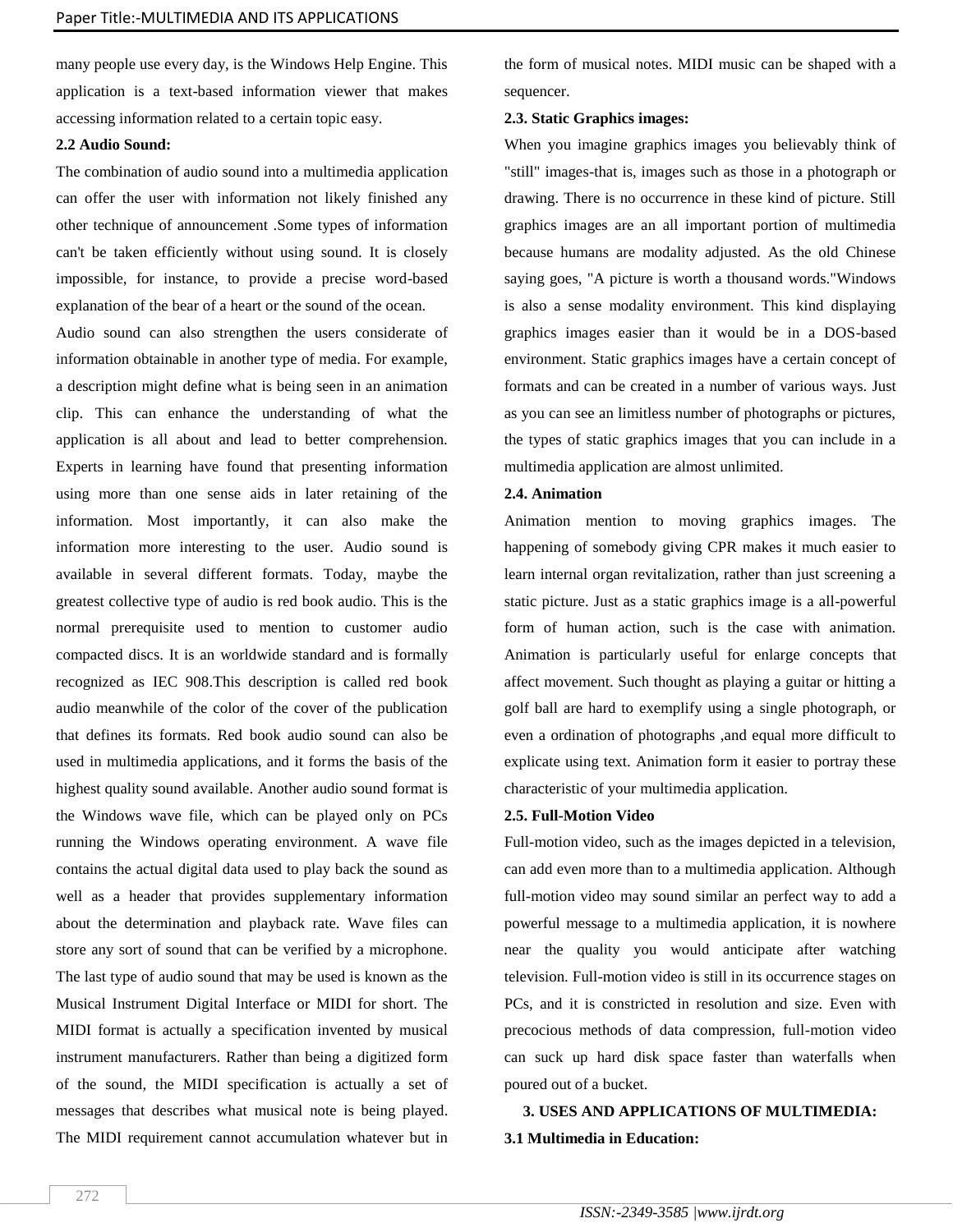Multimedia combining respective media in a one evidently it has more beginning of information. So it is extended used in the field of education and training. Even in conventional method we use audio visual for imparting education, where charts, models etc. were used. Now days the classroom demand is not limited to that accepted method instead it needs audio and visual media. The multimedia incorporate all of them in one system. For the use of multimedia as an education assistance the PC integrated a high quality display. This all has advance the improvement of a wide scope of computer based training. The software package named computer aided direction is accessible that supply a friendly interactive acting of learning.

### **3.2Multimedia in Training:**

There diverse systems and intelligent tutoring systems accessible to train the students in numerous areas opening from the mathematics of a original abrupt to a difficult surgical process for a medical student. As there sufficient audio clips added these tutorials and an action can be seen from all orientation and repetition so evidently as far as practical skills is obsessed it gives a lot of far that. These packages are just like expert systems and are fully equipped with decision making utility-grade to impact training after judging the competence of a student in the several field. These tutorials incorporate enough number of videos sequences clarify.

### **3.3 Science and Technology:**

Multimedia had a broad application in the field of science and technology. Whether it is an industry or the case of sciences all are benefited by its use. The multimedia application and beneficial for researchers as well as over the world. The multimedia system is competent of transferring audio, and clips in addition to the regular text. It is even capable of sending message and formatted multimedia documents. At the same time the multimedia also helps in live which is a live interaction through audio messages and it is only possible with the multimedia. It reduces the time and cost can be arranged at any moment even in emergencies. It is adequate for communication and meetings. At the same time the multimedia is sufficiency useful services based on images.

# **3.4 Multimedia in Business:**

The business application of multimedia includes, product demos, instant messaging. One the excellent applications are voice and live conferencing. A multimedia can make a audience come live. It is widely used in programs. Such a program can be used by a mechanic and peoples. There are a number of easy to use authoring programs and tools that can even let workers to create their own program. There are a number of applications available that slow to run more smoothly and effectively.

# **3.5Multimedia in Games:**

One of the most exciting applications of multimedia is games. Now days the live internet pay to play gaming with multiple players has become popular. Actually the first application of multimedia system was in the field of entertainment and that too in the video game industry. The integrated audio and video effects make various types of games more entertaining. Generally most of the video games need joystick play.

### **3.6 Creative industries:**

Creative industries use multimedia for a variety of purposes ranging from fine arts, to entertainment, to commercial art, to journalism, to media and software services provided for any of the industries listed below. An individual multimedia designer may cover the spectrum throughout their career. Request for their skills range from technical, to analytical, to creative.

### **3.7 Language communication:**

With the spread and development of the English language around the world, it has become an important way of communicating between different people and cultures. Multimedia Technology creates a platform where language can be taught. The traditional form of teaching English as a Second Language (ESL) in classrooms have drastically changed with the prevalence of technology, making easier for students to obtain language learning skills. Multimedia motivates students to learn more languages through audio, visual and animation support. It also helps create English contexts since an important aspect of learning a language is developing their grammar, vocabulary and knowledge of pragmatics and genres. In addition, cultural connections in terms of forms, contexts, meanings and ideologies have to be constructed. By improving thought patterns, multimedia develops students' communicative competence by improving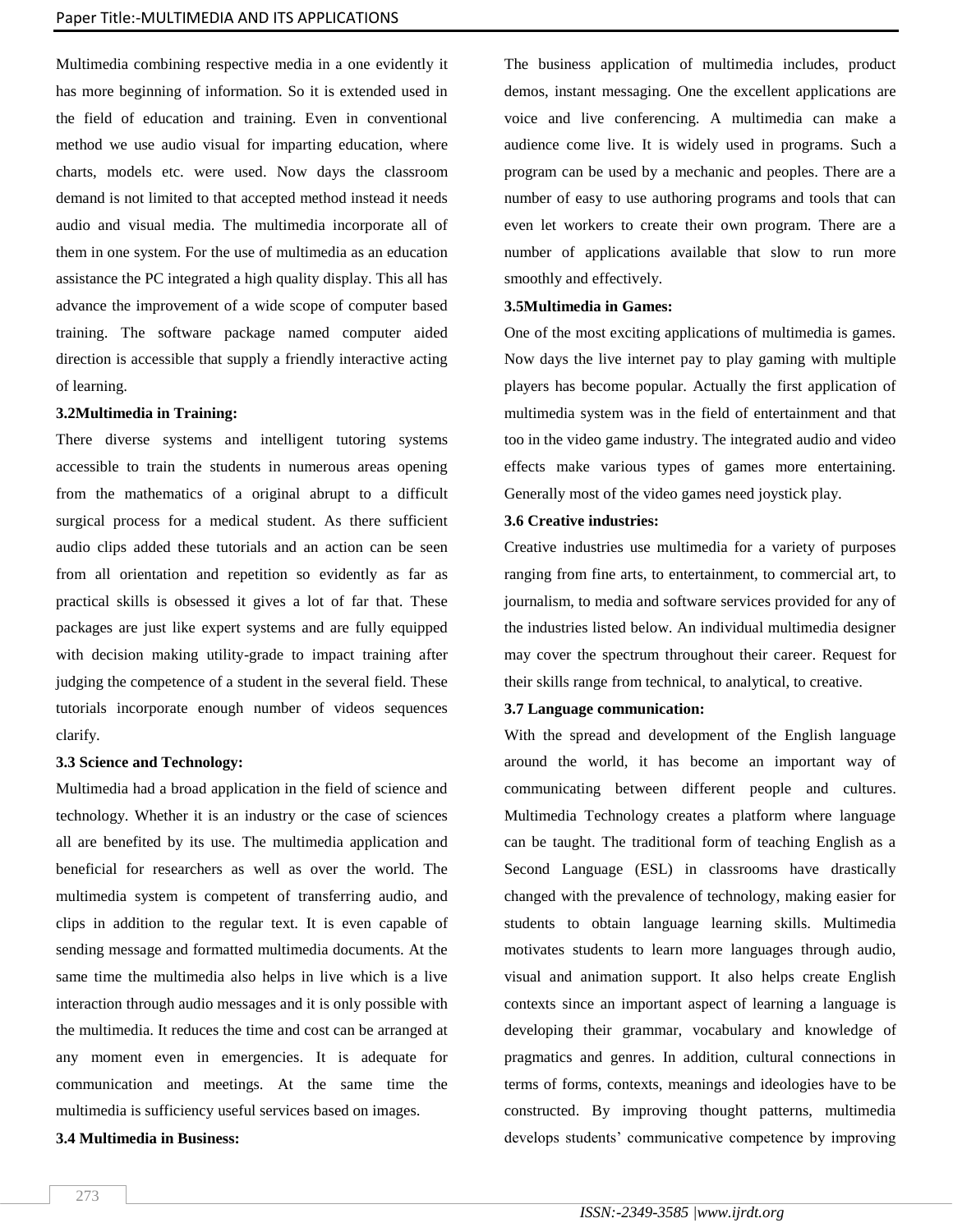their capacity to understand the language. One of the studies, carried out by Izquierdo, Simard and Pulido, presented the correlation between "Multimedia Instruction (MI) and learners' second language (L2)" and its effects on learning behavior. Their findings based on Gardner's theory of the "socio-educational model of learner motivation and attitudes", the study shows that there is easier access to language learning materials as well as increased motivation with MI along with the use of Computer-Assisted Language Learning.

# **3.8 Medicine:**

In medicine, doctors can get trained by looking at a virtual surgery or they can simulate how the human body is affected by diseases spread by viruses and bacteria and then develop techniques to prevent it. Multimedia applications such as virtual surgeries also help doctors to get practical training.

# **4. FEATURES OF MULTIMEDIA:**

### **4.1 Photo gallery:**

Show your photos arranged in a nice-looking grid format. **Example:**



# **4.2 Slideshows:**

Combine your pictures with music and animate them in a slideshow.

# **Example:**



**4.3 Audio player:**

Add music, podcasts, or other audio files to your website.

# **Example: Audio Player**



### **4.4 Video player**

Upload videos and display them in a professional player or embed videos directly from video sharing websites such as [http://www.youtube.com.](http://www.youtube.com/)



#### **4.5 Embedded documents**

Embed already existing documents from script.com or other document sharing websites directly into your website for easy viewing.

**Example: Invisible Alligators – Children's book by Hayes Roberts**

# **5. MULTIMEDIA TOOLS AND APPLICATIONS:**

A Multimedia Application is an application which uses a multiple media foundations e.g. text, graphics, images, sound/audio, animation and/or video. Multimedia conference covers the certain tools functional in multimedia systems and key multimedia applications. It encompasses of Audio, video dispensation, Virtual reality and 3-D imaging, Virtual reality and 3-D imaging, Multimedia and Artificial Intelligence.

Multimedia Applications is the conception of exciting and innovative multimedia systems that connect information modified to the user in a non-linear communicating format. Multimedia conference deliberates the basic and novel features of multimedia document handling, programming, security, human computer interfaces, and multimedia application facilities.

- Audio, video processing
- Education and training
- Multimedia analysis and Internet
- Artificial Intelligence
- Virtual reality and 3-D imaging
- Wireless, Mobile Computing
- Animation and Graphics
- Visual Communication

# **6.DELIVERING METHODS OF MULTIMEDIA CONTENT**

### **6.1 CD-ROM**

A Compact Disc or CD is an optical disc used to store digital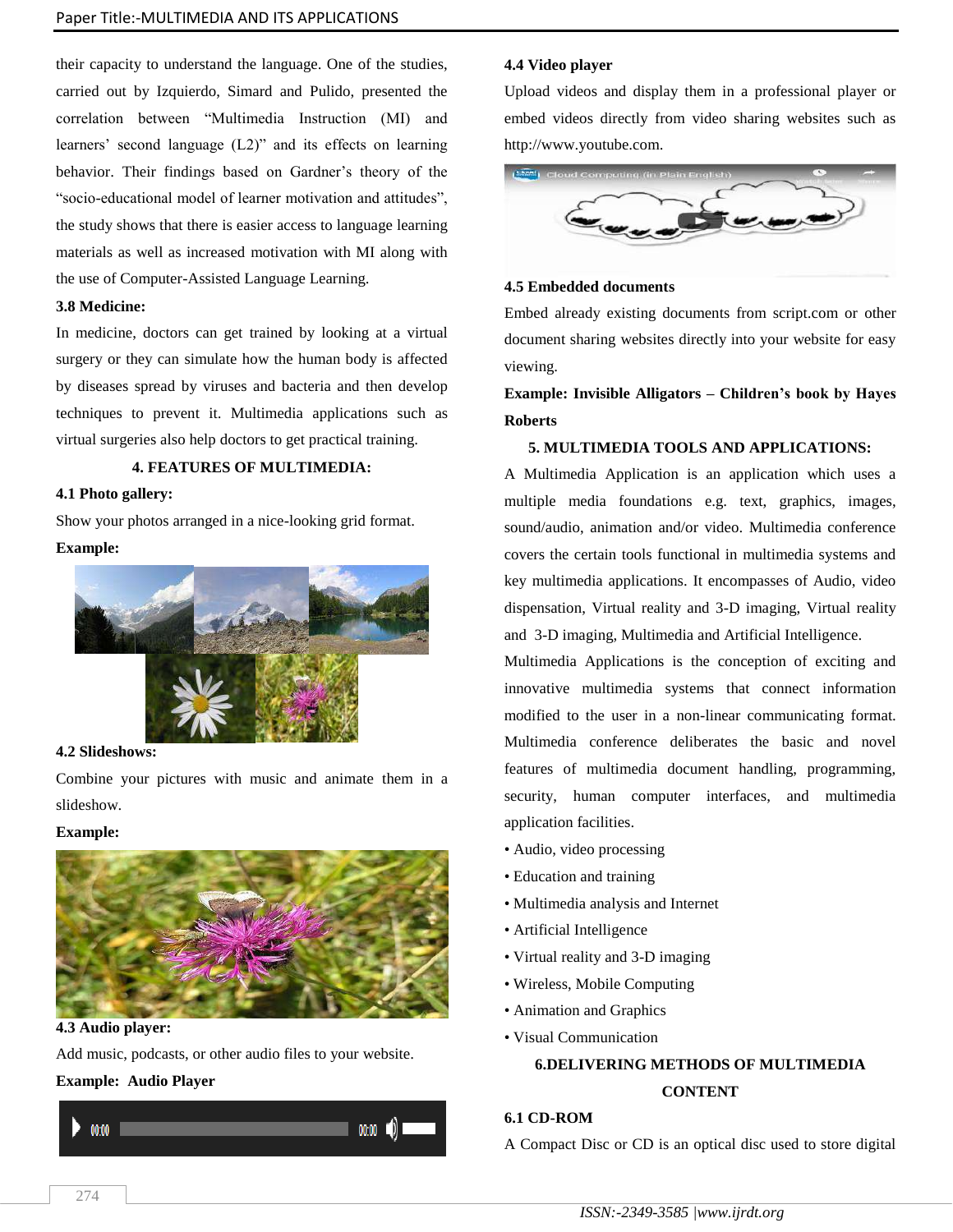data, initially established for storing digital audio. The CD, accessible on the market since late 1982, remains the typical playback medium for marketable audio recordings to the current day, however it has lost ground in recent years to MP3 players. An audio CD consists of one or more stereo tracks stored using 16-bit PCM coding at a selection rate of 44.1 kHz. Standard CDs have a diameter of 120 mm and can taking hold about 80 minutes of audio. There are also 80 mm discs, sometimes used for CD singles, which hold approximately 20 minutes of audio. The technology was later adapted for use as a data storage device, known as a CD-ROM, and to include record once and re-writable media (CD-R and CD-RW respectively). CD-ROMs and CD-Rs stay widely used practical application in the computer industry as of 2007. The CD and its extensions have been extremely successful: in 2004, the worldwide sales of CD audio, CD-ROM, and CD-R reached about 30 billion discs. By 2007, 200 billion CDs had been sold global.

# **6.2 DVD**

DVD (also known as "Digital Versatile Disc" or "Digital Video Disc") is a best-selling optical disc storage media format. Its primary uses are video and data storage. Most DVDs are of the identical dimensions as compact discs (CDs) but store more than 6 times the data. Variant of the term DVD often depict the way data is stored on the discs: DVD-ROM has data which can only be read and not written, DVD-R can be written once and then functions as a DVD-ROM, and DVD-RAM or DVD-RW holds data that can be re-written multiple times. DVD-Video and DVD-Audio discs respectively mention to decently formatted and organized video and audio contented. Another types of DVD discs, consider those with video content, may be referred to as DVD-Data discs. The term "DVD" is commonly misused to refer to high density optical disc formats in general, such as Blu-ray and HD DVD."DVD" was originally used as an initialism for the unofficial term "digital video disc". It was reported in 1995, at the time of the specification finalization, that the letters officially stood for "digital versatile disc" (due to nonvideo applications), however, the text of the press release announcing the specification finalization only refers to the technology as "DVD", making no mention of what (if anything) the letters stood for. Usage in the present day varies, with "DVD", "Digital Video Disc", and "Digital Versatile Disc" all being common.

### **6.3 About Flash Drives**

A USB flash drive is a data storage device that includes flash memory with an integrated Universal Serial Bus (USB) interface. USB flash drives are typically removable and rewritable, and physically much smaller than a floppy disk. Most weigh less than 30 g. As of January 2012 drives of 1 terabytes (TB) are available. and storage capacities as large as 2 terabytes are planned, with steady improvements in size and price per capacity expected. Some allow up to 100,000 write/erase cycles (depending on the exact type of memory chip used) and 10 years shelf storage time. USB flash drives are often used for the same purposes for which floppy disks or CD-ROMs were used. They are smaller, faster, have thousands of times more capacity, and are more durable and reliable because they have no moving parts. Until approximately 2005, most desktop and laptop computers were supplied with floppy disk drives, but floppy disk drives have been abandoned in favor of USB ports. USB flash drives use the USB mass storage standard, supported natively by modern operating systems such as Linux, Mac OS X, Windows, and other Unix-like systems, as well as many BIOS boot ROMs. USB drives with USB 2.0 support can store more data and transfer faster than much larger optical disc drives like CD-RW or DVD-RW drives and can be read by many other systems such as the Xbox 360, PlayStation 3, DVD players and in some upcoming mobile smart phones.

### **6.4 About Internet**

The Internet is a global system of interconnected computer networks that use the standard Internet protocol suite (TCP/IP) to serve billions of users worldwide. It is a network of networks that consists of millions of private, public, academic, business, and government networks, of local to global scope, that are linked by a broad array of electronic, wireless and optical networking technologies. The Internet carries an extensive range of information resources and services, such as the inter-linked hypertext documents of the World Wide Web (WWW) and the infrastructure to support email.